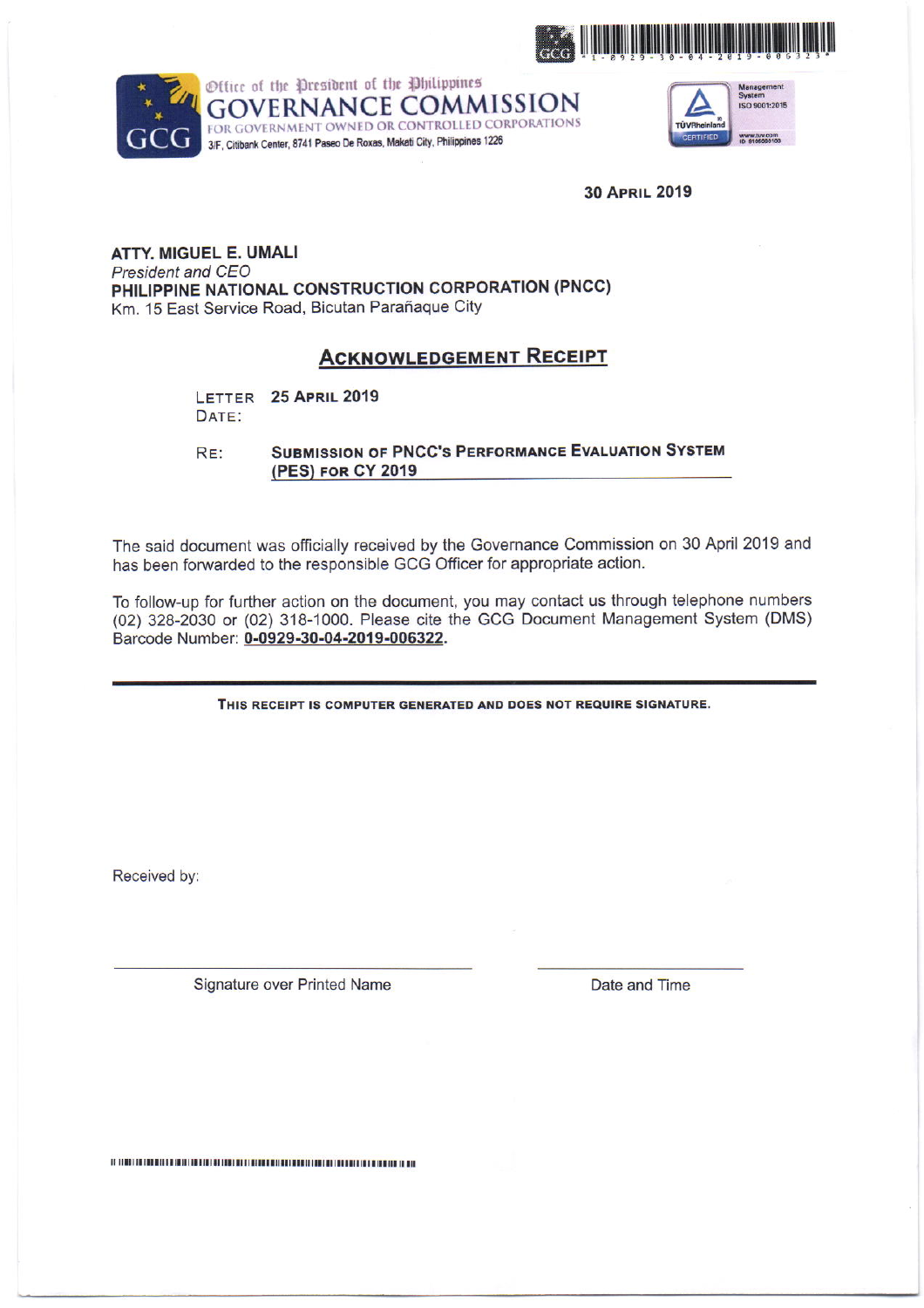

PHILIPPINE NATIONAL **CONSTRUCTION CORPORATION** 

25 April 2019 Ref.No.: OP-MEU-2019-023L

MR. SAMUEL G. DAGPIN, JR. Chairman MR. MICHAEL P. CLORIBEL Commissioner **MS. MARITES C. DORAL** Commissioner **GOVERNANCE COMMISSION FOR GOCCS** 3rd Floor Citibank Center, 8741 Paseo De Roxas, Makati City, Philippines



#### Subject: PERFORMANCE EVALUATION SYSTEM (PES) FOR CY 2019

### Gentlemen:

In compliance with your letter dated February 6, 2019 regarding the above-stated subject, we transmit herewith the Performance Evaluation System (PES) Monitoring Report for the first quarter of the Calendar Year 2019.

We trust that you will find the foregoing submission to be in order.

Thank you for your kind consideration.

Very truly yours,

**MG** IM AL

President and CEO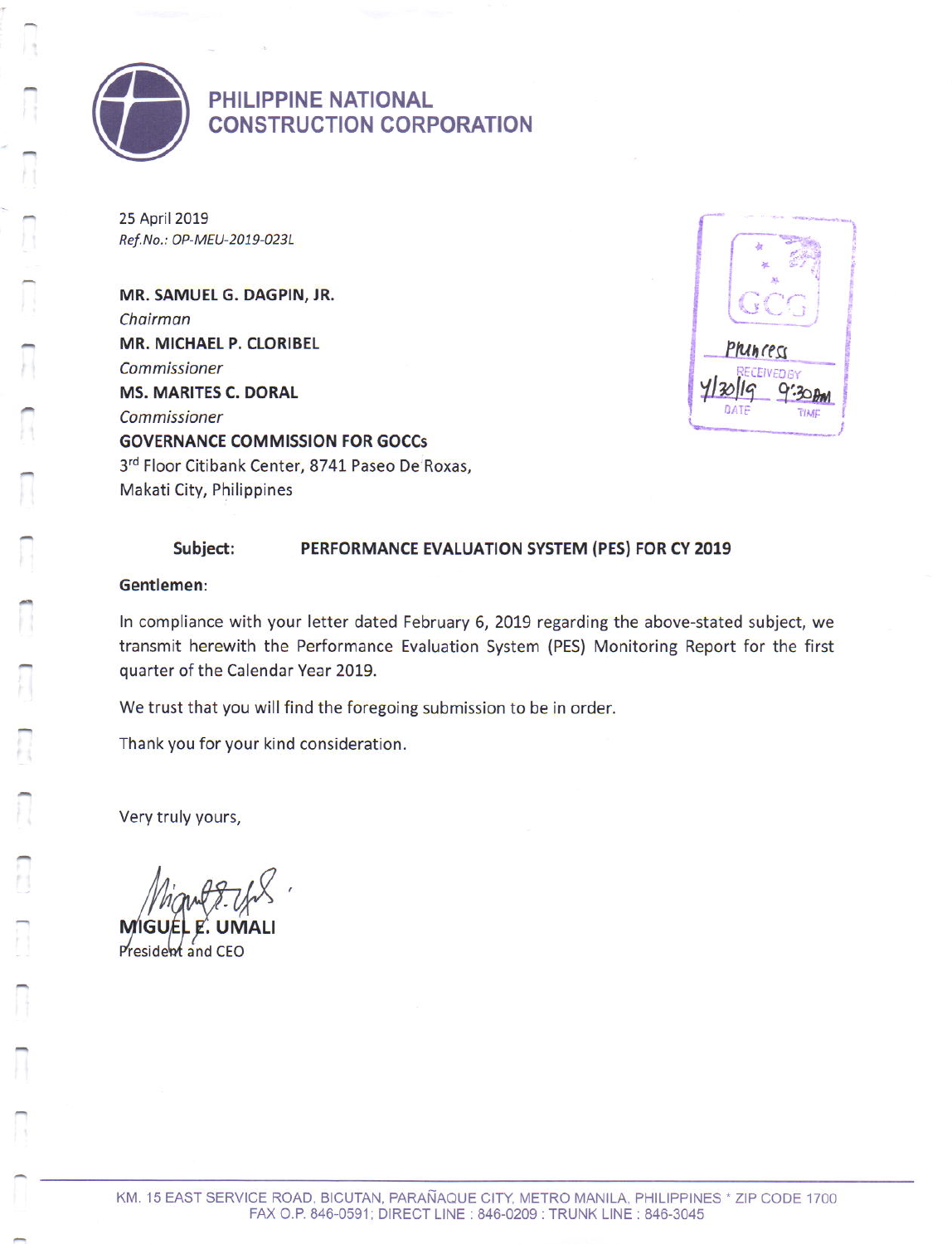

# **PHILIPPINE NATIONAL CONSTRUCTION CORPORATION**

|                          |                 |                                                                        |                          |               |                                                            | 2019                                                                              |                                                                                                                                                                                                                                         |  |  |
|--------------------------|-----------------|------------------------------------------------------------------------|--------------------------|---------------|------------------------------------------------------------|-----------------------------------------------------------------------------------|-----------------------------------------------------------------------------------------------------------------------------------------------------------------------------------------------------------------------------------------|--|--|
|                          |                 | <b>OBJECTIVE / MEASURES</b>                                            | <b>FORMULA</b>           | <b>WEIGHT</b> | <b>RATING SCALE</b>                                        | <b>Target</b>                                                                     | 1 <sup>ST</sup> QUARTER ACCOMPLISHMENT                                                                                                                                                                                                  |  |  |
|                          | <b>SO1</b>      | <b>Maximize Stakeholder Value</b>                                      |                          |               |                                                            |                                                                                   |                                                                                                                                                                                                                                         |  |  |
|                          |                 | <b>Construction and Development of Real Properties</b>                 |                          |               |                                                            |                                                                                   |                                                                                                                                                                                                                                         |  |  |
| <b>STAKEHOLDERS</b><br>∼ | SM <sub>1</sub> | Porac                                                                  | Actual<br>Accomplishment | 4%            | All or Nothing                                             | Signed Lease Contract for<br>Porac Property                                       | Signed Lease Contract with Tokogawa Global<br>Corp. for Porac Property dated 30 January<br>2019 (Annex A)                                                                                                                               |  |  |
|                          |                 | <b>FCA</b>                                                             |                          | 4%            |                                                            | Signed Lease Contract for the 3<br>Areas in FCA Property                          | Signed Lease Contract with Ley Construction<br>& Development for FCA Parking area dated<br>May 8, 2018 (Annex B)                                                                                                                        |  |  |
|                          |                 | Bicutan                                                                |                          | 4%            |                                                            | Disposition of Bicutan Property                                                   | No update yet                                                                                                                                                                                                                           |  |  |
| CUSTOMERS                | SM <sub>2</sub> | Percentage of Satisfied Customers                                      |                          | 8%            | Actual / Target<br>x Weight<br>$0\% =$ If less<br>than 80% | 90%                                                                               | No survey conducted yet                                                                                                                                                                                                                 |  |  |
|                          |                 |                                                                        | <b>SUBTOTAL</b>          | 20%           |                                                            |                                                                                   |                                                                                                                                                                                                                                         |  |  |
|                          | SO <sub>2</sub> | <b>Establish Sound Legal and Ethical Internal Investment Framework</b> |                          |               |                                                            |                                                                                   |                                                                                                                                                                                                                                         |  |  |
|                          | SM <sub>3</sub> | Expansion of Presidential Decree (P.D.)<br>1894                        | Actual<br>Accomplishment | 5%            | All or Nothing                                             | Filing of Bill for the Amendment<br>of P.D. 1894                                  | No update yet                                                                                                                                                                                                                           |  |  |
|                          | SO <sub>3</sub> | <b>Improve Internal Systems and Procedures</b>                         |                          |               |                                                            |                                                                                   |                                                                                                                                                                                                                                         |  |  |
| INTERNAL PROCESS         | SM <sub>4</sub> | <b>ISO Certification</b>                                               | Actual<br>Accomplishment | 6%            | All or Nothing                                             | ISO Certification 9001:2015                                                       | • Creation of ISO Core Team (Annex C-1)<br>• ISO 9001:2015 Interpretation and<br>Application Training of Employees (Annex<br>$C-2$<br>• Formulation of Quality Policy (Annex C-3)<br>• Business Process Mapping (Annex C-4)             |  |  |
|                          | <b>SO 4</b>     | <b>Enhance Mobility of People and Commerce</b>                         |                          |               |                                                            |                                                                                   |                                                                                                                                                                                                                                         |  |  |
|                          |                 | Construction and Development of Expressway                             |                          |               |                                                            |                                                                                   |                                                                                                                                                                                                                                         |  |  |
|                          | SM <sub>5</sub> | a. Pasig River Expressway Project<br>(PAREX)                           | Actual<br>Accomplishment | 5%            | All or Nothing                                             | Memorandum of Agreement on<br>PAREX Submitted to the NEDA<br>and GCG for Approval | • Signed Memorandum of Understanding<br>with Philippine Skylanders International,<br>Inc. (PSI) for PAREX Project dated March<br>15, 2017 (Annex D-1)<br>• Certification on Extension of MOU with<br>PSI dated May 10, 2018 (Annex D-2) |  |  |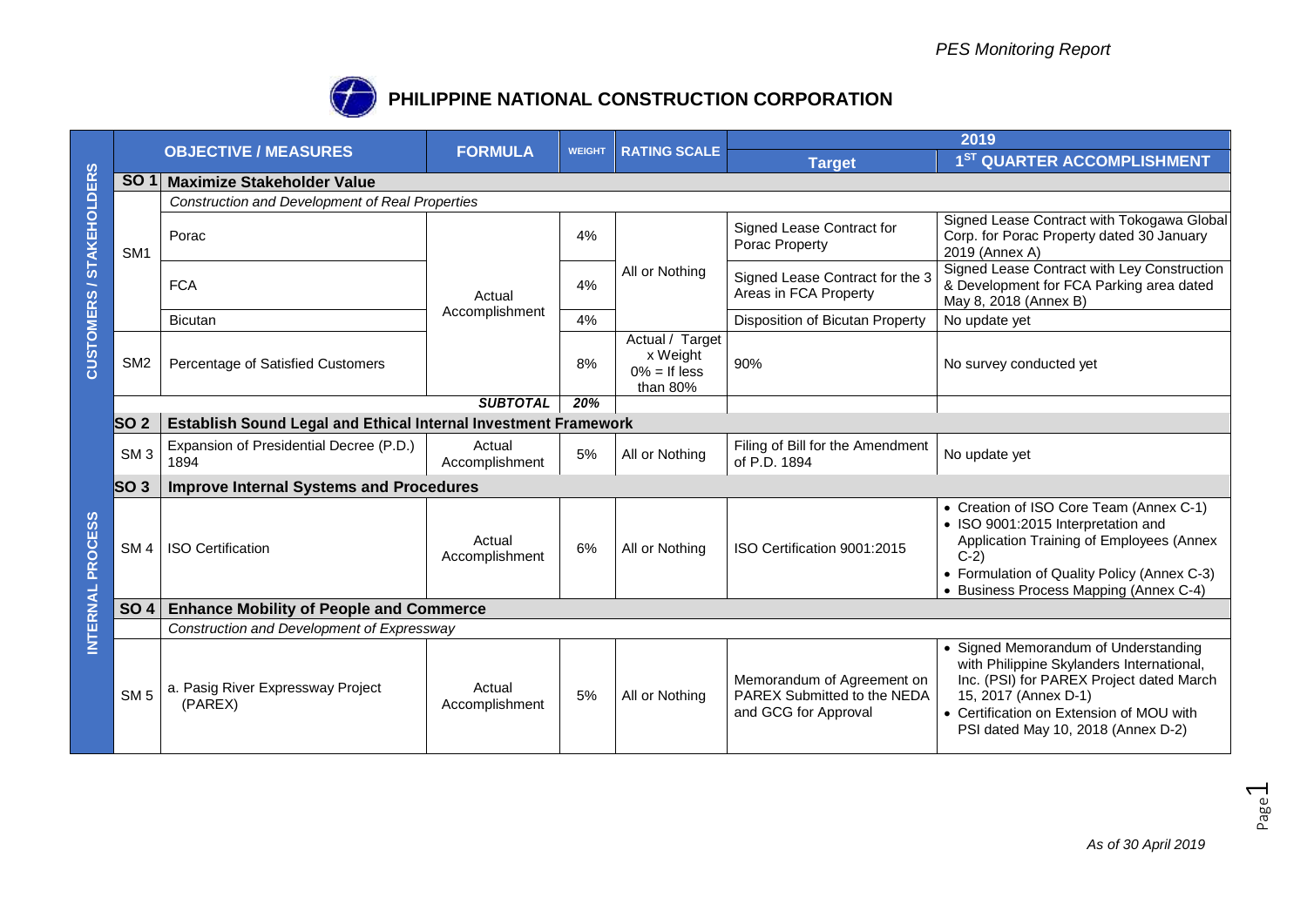|                  | <b>OBJECTIVE / MEASURES</b> |                                                       |                          | <b>WEIGHT</b> | <b>RATING SCALE</b> | 2019                                             |                                                                                                                                                                                                                                                                                                                                                                                                                                                                                                                                                                                                                                                                                                                                                                                                                                                                                                                                                                                                                                                                                                                                                                                                                                                                                                                                                         |  |
|------------------|-----------------------------|-------------------------------------------------------|--------------------------|---------------|---------------------|--------------------------------------------------|---------------------------------------------------------------------------------------------------------------------------------------------------------------------------------------------------------------------------------------------------------------------------------------------------------------------------------------------------------------------------------------------------------------------------------------------------------------------------------------------------------------------------------------------------------------------------------------------------------------------------------------------------------------------------------------------------------------------------------------------------------------------------------------------------------------------------------------------------------------------------------------------------------------------------------------------------------------------------------------------------------------------------------------------------------------------------------------------------------------------------------------------------------------------------------------------------------------------------------------------------------------------------------------------------------------------------------------------------------|--|
|                  |                             |                                                       | <b>FORMULA</b>           |               |                     | <b>Target</b>                                    | 1 <sup>ST</sup> QUARTER ACCOMPLISHMENT                                                                                                                                                                                                                                                                                                                                                                                                                                                                                                                                                                                                                                                                                                                                                                                                                                                                                                                                                                                                                                                                                                                                                                                                                                                                                                                  |  |
| INTERNAL PROCESS | SM <sub>5</sub>             | b. Lucena-Matnog Expressway / SLEX<br>TR <sub>5</sub> | Actual<br>Accomplishment | 5%            | All or Nothing      | Approval of Joint Investment<br>Proposal         | • Signed Memorandum of Understanding<br>with San Miguel Holdings Corp. (SMHC)<br>for Lucena-Matnog Expressway dated<br>April 26, 2017 (Annex E-1)<br>• Extension of MOU with SMHC dated April<br>26, 2018 (Annex E-2)<br>• SMHC submitted its Project Proposal to<br>TRB on May 10, 2018 (Annex E-3)<br>• Finalized Business and Joint Venture<br>Agreement (BJVA) between PNCC and<br>SMHC on June 26, 2018 (Annex E-4)<br>• Submitted BJVA to OGCC for review on<br>June 28, 2018 (Annex E-5)<br>• PNCC sought the approval of the<br>Assignment of Usufruct over TR5 project<br>with the Office of the President of the<br>Philippines on July 11, 2018 (Annex E-6)<br>• On August 31, 2018, OGCC suggested that<br>the draft BJVA between PNCC and SMHC<br>be forwarded to NEDA for its perusal<br>(Annex E-7)<br>• SMHC submitted the Joint Investment<br>Proposal (JIP) to TRB on October 15, 2018<br>(Annex E-8)<br>• October 31, 2018, the President of the<br>Philippines approved the assignment of<br>PNCC's usufructuary rights over the TR5<br>project in favor of the JVC to be formed by<br>PNCC and SMHC (Annex E-9)<br>• On January 28, 2019, TRB informed PNCC<br>that they await the DPWH<br>recommendation/report on the SMC<br>unsolicited proposal before they can act on<br>the PNCC-SMHC JIP on November 8, 2018<br>(Annex E10) |  |
|                  |                             | c. Bulacan-Tuguegarao Expressway<br>(BUTEX)           | Actual<br>Accomplishment | 5%            | All or Nothing      | Signed Memorandum of<br>Agreement (MOA) on BUTEX | Signed Memorandum of Understanding with<br>China First Highway Engineering Company<br>Limited (Intl.) on October 16, 2018 (Annex F)                                                                                                                                                                                                                                                                                                                                                                                                                                                                                                                                                                                                                                                                                                                                                                                                                                                                                                                                                                                                                                                                                                                                                                                                                     |  |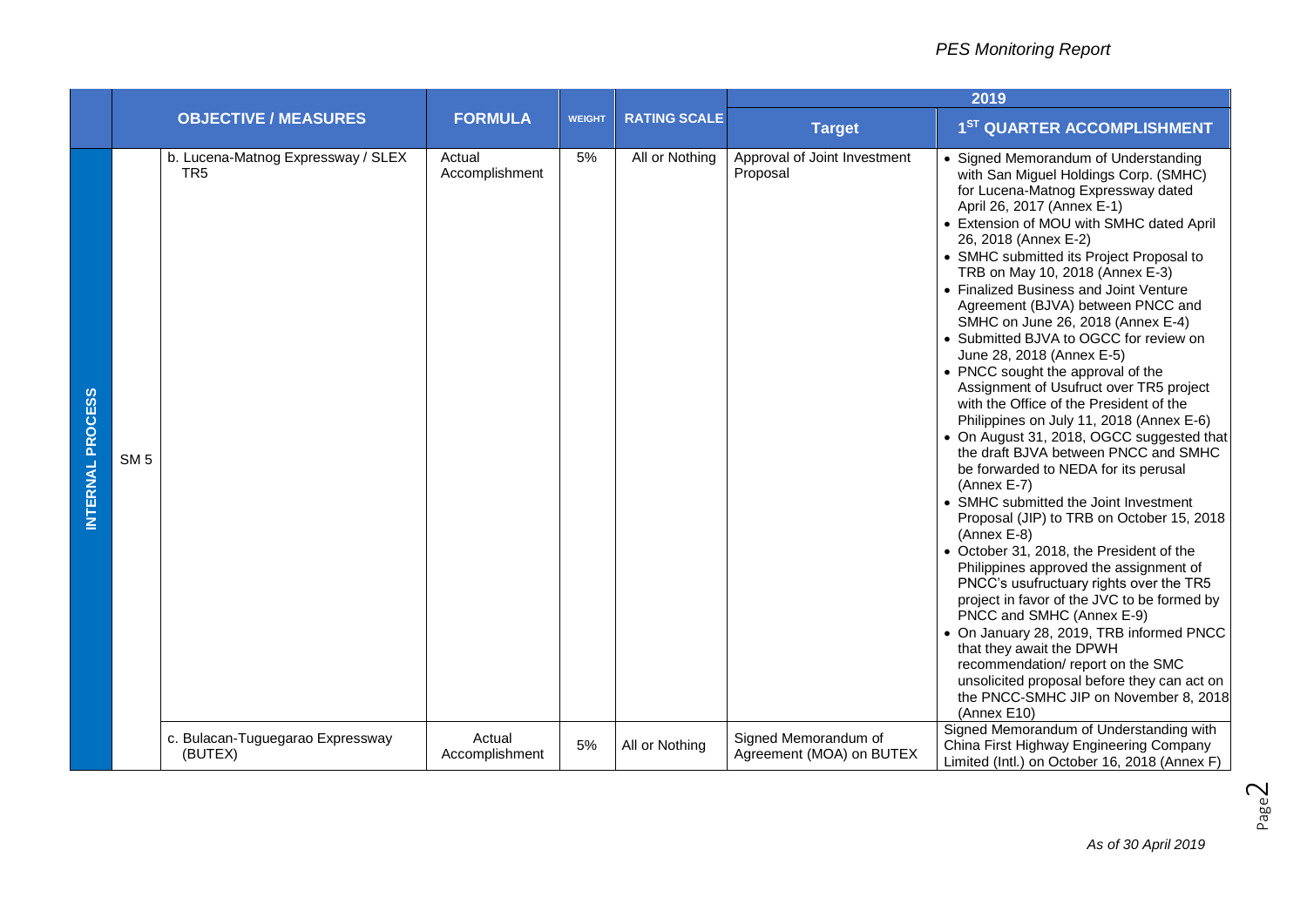|                  | <b>OBJECTIVE / MEASURES</b> |                                                                              | <b>FORMULA</b>                                                                                                                                                             | <b>WEIGHT</b>                                    | <b>RATING SCALE</b>           | 2019                                                                                                               |                                                                                                                                                                                                                                             |  |  |  |
|------------------|-----------------------------|------------------------------------------------------------------------------|----------------------------------------------------------------------------------------------------------------------------------------------------------------------------|--------------------------------------------------|-------------------------------|--------------------------------------------------------------------------------------------------------------------|---------------------------------------------------------------------------------------------------------------------------------------------------------------------------------------------------------------------------------------------|--|--|--|
|                  |                             |                                                                              |                                                                                                                                                                            |                                                  |                               | <b>Target</b>                                                                                                      | 1 <sup>ST</sup> QUARTER ACCOMPLISHMENT                                                                                                                                                                                                      |  |  |  |
|                  |                             | <b>Increased Annual Daily Traffic</b>                                        |                                                                                                                                                                            |                                                  |                               |                                                                                                                    |                                                                                                                                                                                                                                             |  |  |  |
| INTERNAL PROCESS | SM <sub>6</sub>             | a. Buendia-Plaza Dilao                                                       | Actual<br>Accomplishment                                                                                                                                                   | a. i. 1%<br>ii. 1%<br>iii. 1%<br>iv. 1%<br>b. 5% | All or Nothing                | <b>Completion of Segmental</b><br>Works:<br>i. San Juan River<br>ii. Section 3<br>iii. Section 4<br>iv. Balintawak | See Annex G - Gantt Chart of Skyway<br>Stage 3 Project provided by SMHC                                                                                                                                                                     |  |  |  |
|                  |                             | b. FTI-Bicutan                                                               | Actual<br>Accomplishment                                                                                                                                                   | 5%                                               | All or Nothing                | 5% of Segment 1 Completed                                                                                          | No update yet                                                                                                                                                                                                                               |  |  |  |
|                  |                             |                                                                              | Sub - total                                                                                                                                                                | 40%                                              |                               |                                                                                                                    |                                                                                                                                                                                                                                             |  |  |  |
|                  | <b>SO 5</b>                 | <b>Reinforce Collection System</b>                                           |                                                                                                                                                                            |                                                  |                               |                                                                                                                    |                                                                                                                                                                                                                                             |  |  |  |
| FINANCE          | SM <sub>7</sub>             | Percentage of Receivables Collected                                          | Actual<br>Accomplishment                                                                                                                                                   | 5%                                               | (Actual / Target)<br>x Weight | Collection of at Least 10% of<br>Judgement / Monetary Award                                                        | Collected P100,058,945.34 from Manila<br>International Airport Authority (MIAA) on<br>March 20, 2019 (Annex H-1 and H-2).<br>Collection corresponds to 100% of<br>Judgement Award based on COA Decision<br>dated June 14, 2016 (Annex H-3). |  |  |  |
|                  | <b>SO 6</b>                 | <b>Improved Equity and Debt Management Service Strategies</b>                |                                                                                                                                                                            |                                                  |                               |                                                                                                                    |                                                                                                                                                                                                                                             |  |  |  |
|                  | SM <sub>8</sub>             | Revenues                                                                     | Service Income +<br><b>Rental Lease</b><br>Income + Share in<br>JVAs + Dividend<br>Income + Interest<br>Income                                                             | 10%                                              | (Actual / Target)<br>x Weight | 8% Increase from 2018<br>Revenues                                                                                  | Data not yet available due to on-going COA<br>audit of 2018 Financial Statements                                                                                                                                                            |  |  |  |
|                  | SM <sub>9</sub>             | Lease Income                                                                 | <b>Actual Amount</b>                                                                                                                                                       | 5%                                               | (Actual / Target)<br>x Weight | 13% increase from 2018 Lease<br>Income                                                                             | Data not yet available due to on-going COA<br>audit of 2018 Financial Statements                                                                                                                                                            |  |  |  |
|                  | <b>SM 10</b>                | Earnings before Interest, Tax,<br>Depreciation, and Amortization<br>(EBITDA) | Net Income (before<br>Other<br>Comprehensive<br>Income/Loss, Gains<br>and other Non-<br>Operating Income) +<br>Depreciation +<br>Income Taxes +<br><b>Interest Expense</b> | 10%                                              | (Actual / Target)<br>x Weight | Positive EBITDA                                                                                                    | Data not yet available due to on-going COA<br>audit of 2018 Financial Statements                                                                                                                                                            |  |  |  |